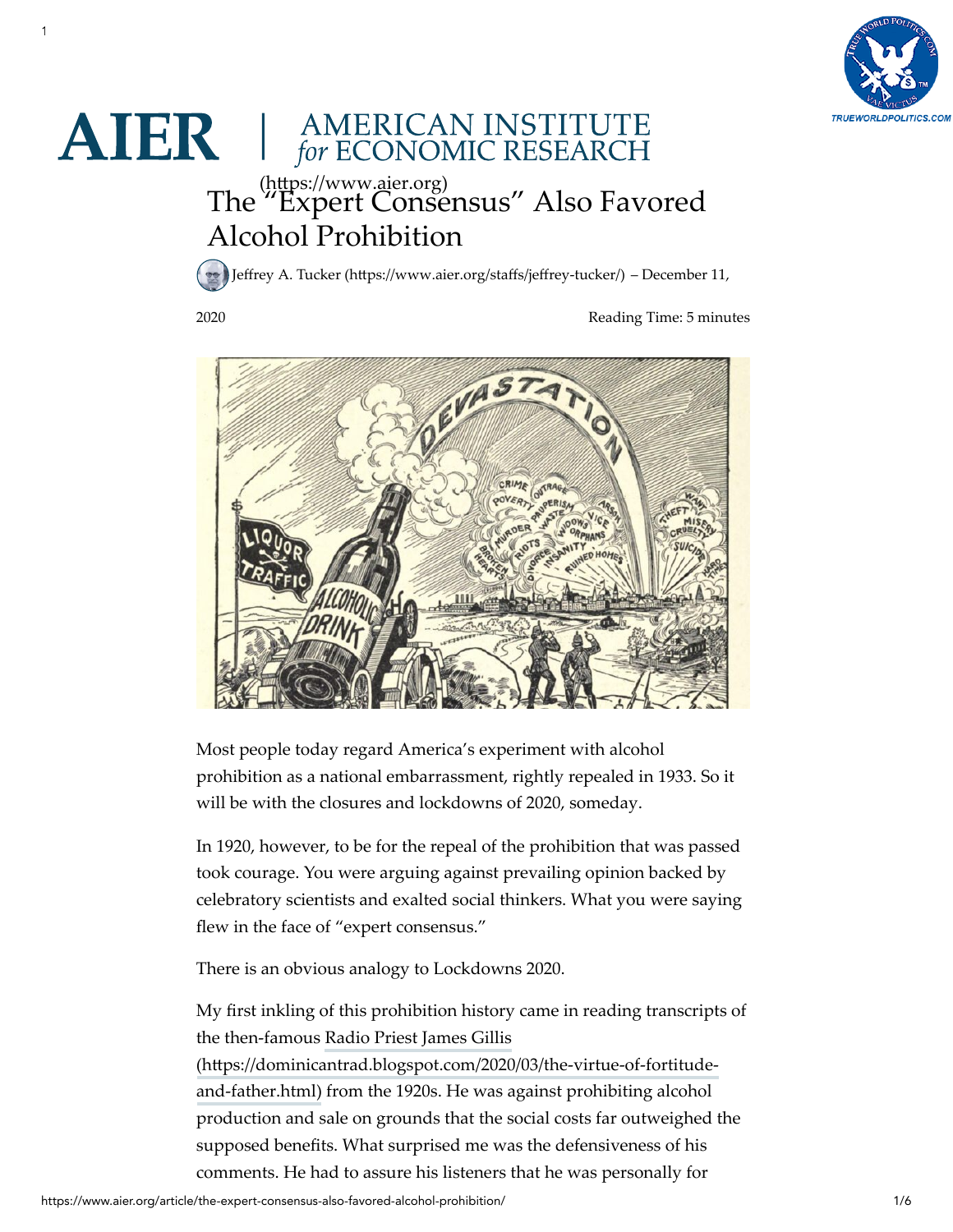temperance, that alcohol was indeed demon rum, that it's true that this nasty stuff had caused terrible things to happen to the country. Still, he said, outright bans are too costly.

Why was he so cautious in his rhetoric? It turns out that during the 1920s, he was one of the few famous American public figures (H.L. Mencken was also among them) who dared to speak out against what was obviously a disastrous policy. Reading this sent me down a rabbit hole of literature at the time in which it was argued by many leading intellectuals that Prohibition made perfect sense as a necessary step to clean up the social order.

To sum up the "science" behind Prohibition, society had tremendous numbers of pathologies on the loose and they all traced to one dominant variable: liquor. There was poverty, crime, fatherless households, illiteracy, political alienation, social immobility, city squalor, and so on. You can look carefully at the data to find that in all these cases, there is a common element of alcohol. It only stands to reason that eliminating this factor would be the single greatest contribution to eliminating the pathologies. The evidence was incontrovertible. Do this, then that, and you are done.

To be sure, the argument wasn't always this clean. Simon Patten (https://en.wikipedia.org/wiki/Simon\_Patten) (1852-1922) was chair of the Wharton School of Business. His late 19th-century argument for alcohol prohibition featured a complicated argument concerning the weather in America. It gets cold then hot then cold and alcohol consumption seems to track these changes, driving people to drink ever more until their lives fall apart.

## As summarized by Mark Thornton

 $(htips://mises.org/library/prohibition-and-economics), who is the$ leading scholar on the economics of Prohibition and its history, "For Patten, alcohol is a product with no equilibrium in consumption. One is either good and abstains from alcohol, or one becomes a drunkard and self-destructs."

The most influential pro-Prohibition economist of the next generation [was the rock star academic and social progressive Irving Fisher](https://en.wikipedia.org/wiki/Irving_Fisher) (https://en.wikipedia.org/wiki/Irving\_Fisher), whose contributions to making economics more about data than theory are legendary. So was his push for eugenics. No surprise if you know this period and such people, but he was also a passionate opponent of all alcohol. It was he who made a decisive difference in convincing Congress and the public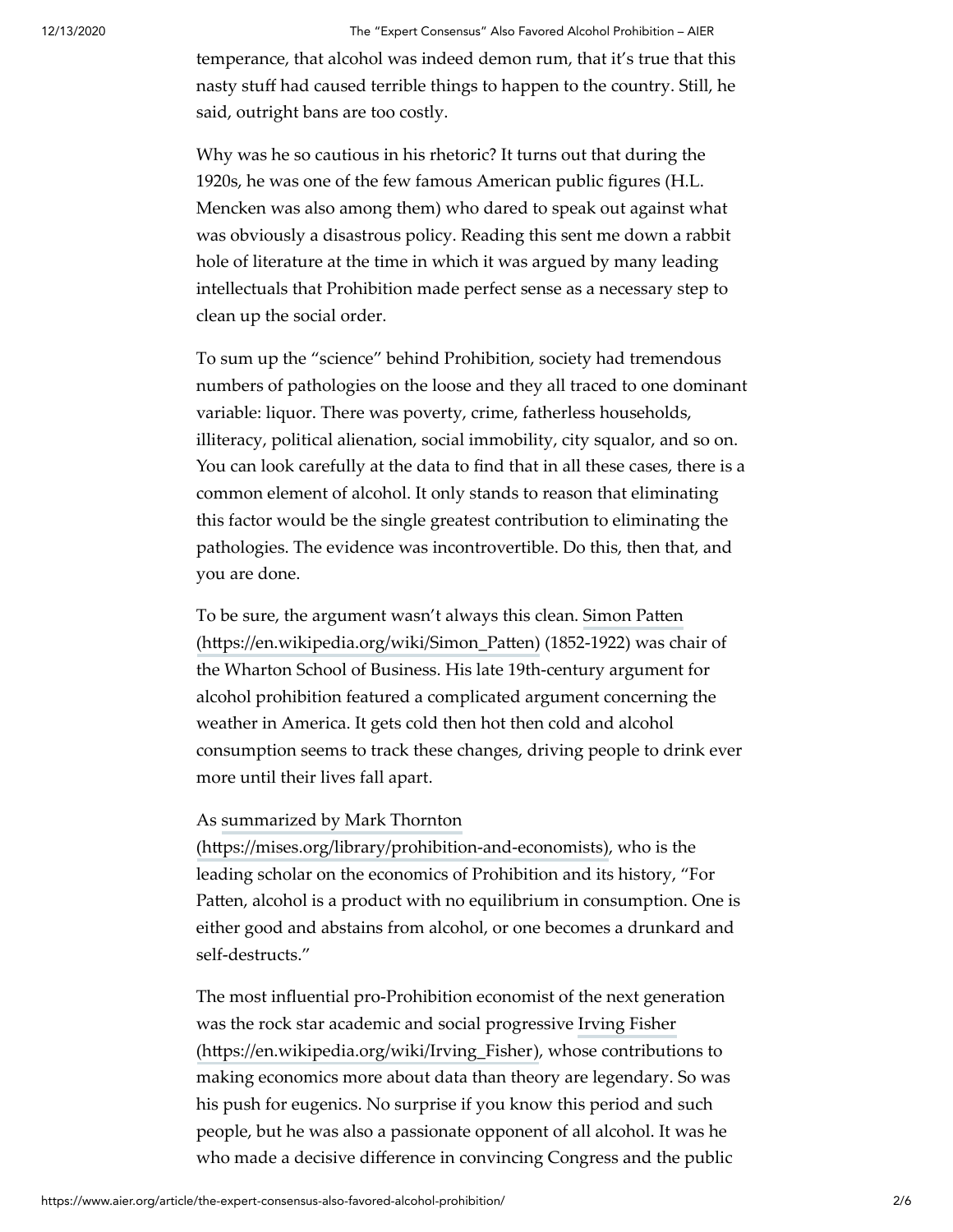12/13/2020 The "Expert Consensus" Also Favored Alcohol Prohibition – AIER

[that a complete ban was the right way. His oddly titled book Prohibition](https://www.amazon.com/Prohibition-its-worst-Irving-Fisher/dp/B00085OUUI) at Its Worst (https://www.amazon.com/Prohibition-its-worst-Irving-Fisher/dp/B00085OUUI) (1927) lays it all out.

The same year of its publication, Fisher called for a roundtable at the annual meeting of the American Economic Association. His own account is revealing (https://mises.org/library/prohibition-andeconomists).

I got a list of the economists who are supposed to be opposed to Prohibition, and wrote to them; they all replied either that I was mistaken in thinking that they were opposed to Prohibition or that, if we were going to confine the discussion to the economics of Prohibition, they would not care to respond. When I found that I was to have no speaker representing the opposite point of view, I wrote to all American economists listed in "Minerva" and all American teachers of statistics. I have not received from any one an acceptance.

Clearly his colleagues were either bamboozled by the prevailing "science" or afraid to disagree with the reigning orthodoxy. Even as political establishments were being corrupted, crime and liquor lords were rising up all over the country, and tens of thousands of speakeasies were thriving. Claiming that Prohibition had created \$6 billion in wealth for the U.S. – a figure that was frequently cited as authoritative, Fisher wrote the following:

Prohibition is here to stay. If not enforced, its blessings will speedily turn into a curse. There is no time to lose. Although things are much better than before Prohibition, with the possible exception of disrespect for law, they may not stay so. Enforcement will cure disrespect for law and other evils complained of, as well as greatly augment the good. American Prohibition will then go down in history as ushering in a new era in the world, in which accomplishment this nation will take pride forever.

To see how the \$6 billion figure was calculated and to observe the rest of the astonishing mathematical gymnastics behind the "science" backing [Prohibition, have a look at Thornton's detailed presentation](https://mises.org/library/prohibition-and-economists)  $(\text{https://miss.org/library/prohibition-and-economics). It's a perfect})$ picture of pseudoscience in action.